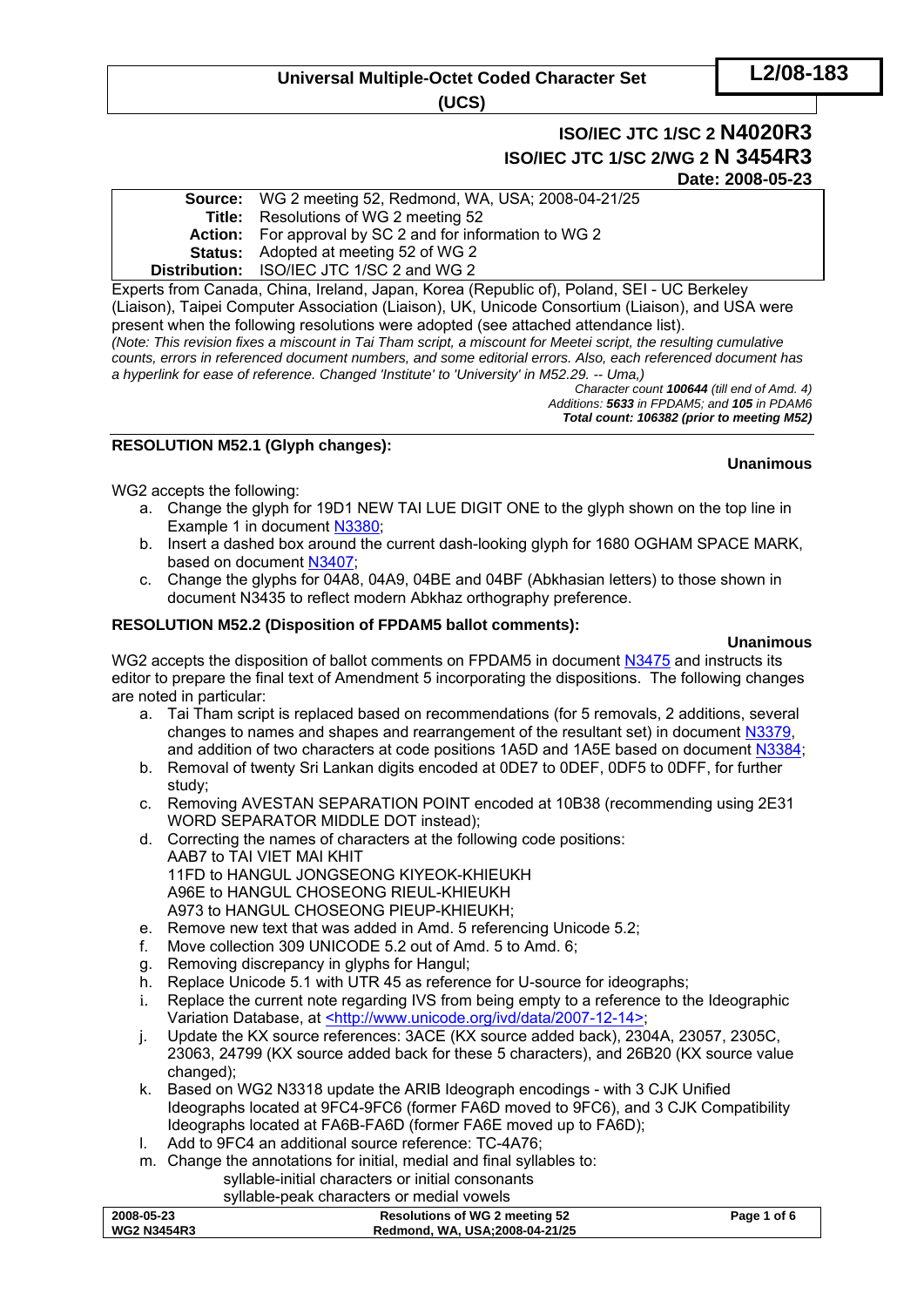#### **RESOLUTION M52.3 (Progression of Amendment 5):**

WG2 resolves to include the glyph changes from resolution M52.1 into Amendment 5. WG2 instructs its project editor to forward the final text of Amendment 5 along with the disposition of comments document [N3475](http://www.dkuug.dk/jtc1/sc2/wg2/docs/N3475.pdf) to the SC2 secretariat for an FDAM ballot. The final set of charts and names lists are in document N[3465.](http://www.dkuug.dk/jtc1/sc2/wg2/docs/N3465.pdf) The unchanged target starting date for FDAM5 is 2008-07.

*count =net 22 deletions in Amd. 5 Total: 5633-22 = 5611 till end of FDAM5*

#### **RESOLUTION M52.4 (Additions to P&P):**

WG2 accepts the request to include the list of experts contacted in proposals to WG2, to the Principles and Procedures document proposed in document [N3441](http://www.dkuug.dk/jtc1/sc2/wg2/docs/N3441.pdf).

#### **RESOLUTION M52.5 (Principles for Dandas):**

WG2 adopts the principles quiding the encoding of Dandas in Brahmic scripts from document [N3457](http://www.dkuug.dk/jtc1/sc2/wg2/docs/N3457.doc). and instructs its ad hoc group on P&P to incorporate these into its document on Principles and Procedures (along with the additions from resolution M52.4 above). WG2 further invites the Irish national body to investigate and report on the current practice on use of currently encoded Dandas in relevant scripts towards finalizing the list of scripts and their corresponding Dandas.

#### **RESOLUTION M52.6 (Meetei Mayek script):**

**Unanimous**  Having resolved the question related to Dandas per resolution M52.5 above, WG2 accepts to encode in the standard 78 characters in code positions 1C80 to 1CAE and 1CB0 to 1CCE, in a new block 1C80-1CCF named Meetei Mayek, with their names and glyphs as shown in document [N3470.](http://www.dkuug.dk/jtc1/sc2/wg2/docs/N3470.pdf)

*count: + 78= 78 additions* 

#### **RESOLUTION M52.7 (Javanese script):**

**RESOLUTION M52.8 (Samaritan script):** 

WG2 accepts to encode in the standard 91 characters in code positions A980 to A9CD, A9CF, A9D0 to A9D9, A9DE and A9DF in a new block A980-A9DF named Javanese, with their names and glyphs as shown in document [N3319.](http://www.dkuug.dk/jtc1/sc2/wg2/docs/N3319.doc)

*count: + 91 = 169 additions* 

#### **Unanimous**

WG2 accepts to encode in the standard 61 characters in code positions 0800 to 082D and 0830 to 083E, in a new block 0800-083F named Samaritan, with their names and glyphs as shown in document [N3377](http://www.dkuug.dk/jtc1/sc2/wg2/docs/N3377.pdf). This is a Right to Left script.

#### **RESOLUTION M52.9 (Old Turkic script):**

**Unanimous**  WG2 accepts to encode in the standard 71 characters in code positions 10C00 to 10C46 in a new block 10C00-10C4F named Old Turkic, with their names and glyphs as shown in document [N3357.](http://www.dkuug.dk/jtc1/sc2/wg2/docs/N3357.pdf) This is a Right to Left script.

#### **RESOLUTION M52.10 (Lisu script):**

WG2 accepts to encode in the standard 48 characters in code positions A4D0 to A4FF in a new block A4D0-A4FF named Lisu, with their names (removing the word 'OLD' in them) and glyphs as shown in document [N3424](http://www.dkuug.dk/jtc1/sc2/wg2/docs/N3424.pdf).

#### *count: + 48 =349 additions*

### **Unanimous**

**RESOLUTION M52.11 (Nushu script):** 

WG2 accepts to encode in the standard 389 characters in code positions 1B000 to 1B184 in a new block 1B000-1B18F named Nushu, with their names and glyphs as shown in document [N3462.](http://www.dkuug.dk/jtc1/sc2/wg2/docs/N3462.pdf)

*count: +389 = 738 additions* 

**Unanimous** 

# **Unanimous**

**Unanimous** 

### **Unanimous**

# *count: + 61 = 230 additions*

# *count: + 71 = 301 additions*

### **Unanimous**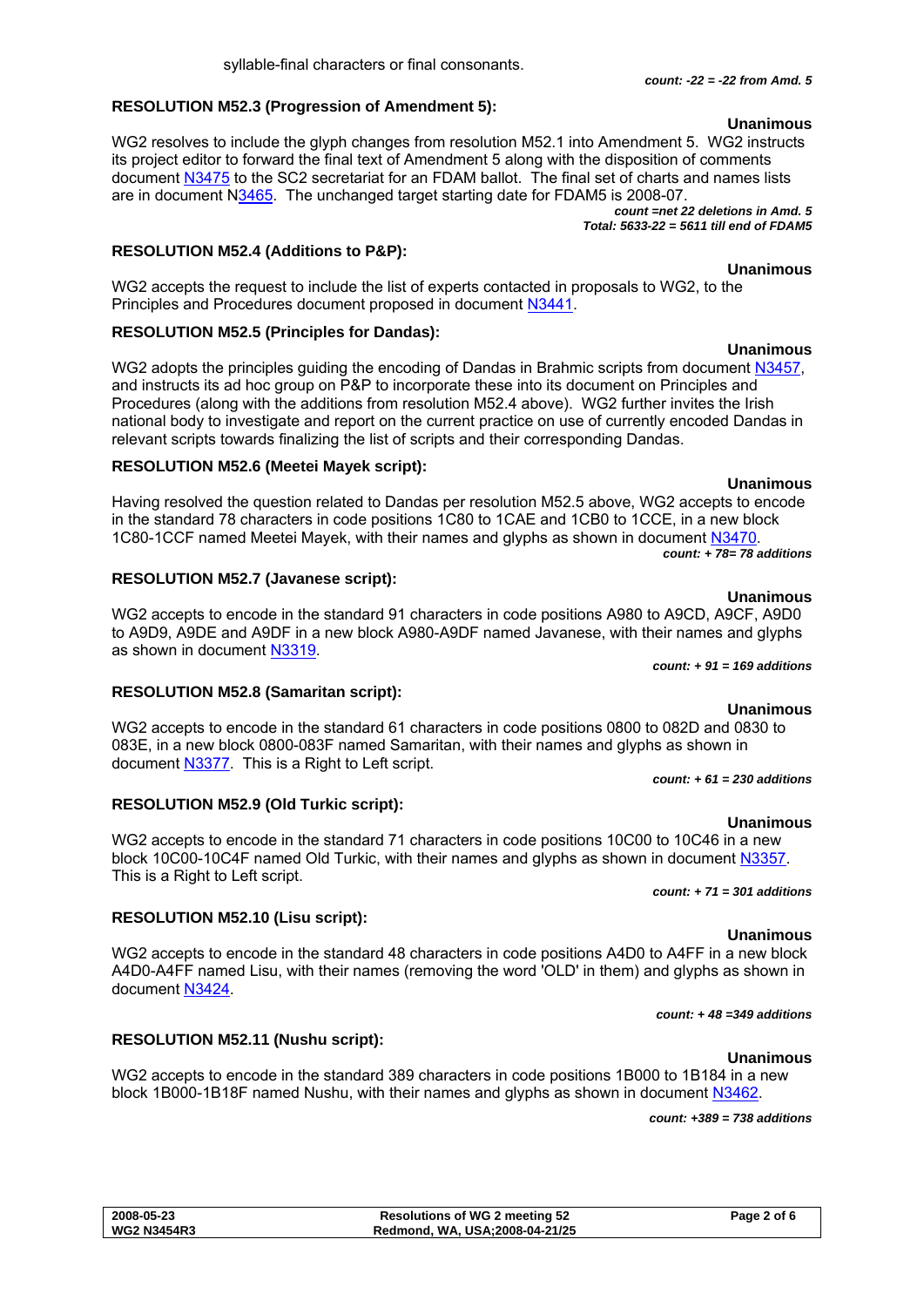#### **2008-05-23 Resolutions of WG 2 meeting 52 Page 3 of 6 WG2 N3454R3 Redmond, WA, USA;2008-04-21/25**

### **RESOLUTION M52.12 (Rumi Numeral symbols):**

WG2 accepts to encode in the standard 31 characters in code positions 10E60 to 10E7E, in a new block 10E60-10E7F named Rumi Numeral Symbols, with their names and glyphs as shown in document [N3430](http://www.dkuug.dk/jtc1/sc2/wg2/docs/N3430.pdf). *count: +31 = 769 additions* 

### **RESOLUTION M52.13 (Myanmar additions for Khamti Shan):**

WG2 accepts to encode in the standard 18 characters in code positions 109A to 109D (combining marks) in the Myanmar block, AA60 to AA6D in a new block AA60-AA7F named Myanmar Extended-A,

with their names from document [N3436](http://www.dkuug.dk/jtc1/sc2/wg2/docs/N3436.pdf) and glyphs as shown in document [N3423](http://www.dkuug.dk/jtc1/sc2/wg2/docs/N3423.pdf)

# **RESOLUTION M52.14 (Japanese TV Symbols):**

WG2 accepts to encode in the standard 186 characters in code positions

2150 to 2152 and 2189 in the Number Forms block, 269E, 269F, 26BD, 26BE, and 26C4 to 26FF in the Miscellaneous Symbols block, 3244 to 324F, and 32FF in the Enclosed CJK Letters and Months block 1F100 to 1F10A, 1F110 to 1F11F, 1F120 to 1F12D, 1F131, 1F13D, 1F13F, 1F142, 1F146, 1F14A to 1F14F, 1F157, 1F15F, 1F179, 1F17B, 1F17C, 1F17F, and 1F18A to 1F18D in a new block 1F100-1F1FF named Enclosed Alphanumeric Supplement, and, 1F200, 1F210 to 1F230, and 1F240 to 1F248 in a new block 1F200-1F2FF named the Enclosed Ideographic Supplement,

with their names and glyphs as shown in document [N3469.](http://www.dkuug.dk/jtc1/sc2/wg2/docs/N3469.pdf)

### **RESOLUTION M52.15 (Kaithi script):**

WG2 accepts to encode in the standard 61 characters in code positions 11080 to 110BC, in a new block 11080-110CF named Kaithi, with their names and glyphs as shown in document [N3389.](http://www.dkuug.dk/jtc1/sc2/wg2/docs/N3389.pdf) *count: + 61 = 1034 additions* 

### **RESOLUTION M52.16 (Old South Arabian script):**

**Unanimous**  WG2 accepts to encode in the standard 32 characters in code positions 10A60 to 10A7F, in a new block 10A60-10A7F named Old South Arabian, with their names and glyphs as shown on page 10 of document [N3395](http://www.dkuug.dk/jtc1/sc2/wg2/docs/N3395.pdf). This is a Right to Left script.

*count: + 32 = 1066 additions* 

### **RESOLUTION M52.17 (Tangut script):**

**RESOLUTION M52.18 (Vedic additions):** 

**RESOLUTION M52.19 (UCAS additions):** 

WG2 accepts to encode in the standard 5910 characters in code positions 17000 to 18715, in a new block 17000-1871F named Tangut, with their names and glyphs as shown in document [N3297.](http://www.dkuug.dk/jtc1/sc2/wg2/docs/N3297.pdf)

*count: + 5910 = 6976 additions* 

#### **Unanimous**

**Unanimous** 

WG2 accepts to encode in the standard 59 characters in code positions 1CD0 to 1CD3, 1CD5 to 1CE8, and 1CED to 1CF1 in a new block 1CD0-1CFF named Vedic Extensions, A8E0 to A8F7 in a new block A8E0-A8FF named Devanagari Extended, and 0900, 0955, 0973, 0974, 0979, and 097A in the current Devanagari block, with their glyphs as shown in document N3383 and their names from document [N3456](http://www.dkuug.dk/jtc1/sc2/wg2/docs/N3456.pdf).

*count: + 59 = 7035 additions* 

#### **Unanimous**

WG2 accepts to encode in the standard 39 characters in code positions 1400, 1677 to 167F in the existing UCAS block, and A9E0 to A9FC in a new block A9E0-A9FF named Unified Canadian Aboriginal Syllabics Extended-A, with their glyphs, and names from document [N3427.](http://www.dkuug.dk/jtc1/sc2/wg2/docs/N3427.pdf)

*count: + 39 = 7074 additions* 

# **Unanimous**

**Unanimous** 

**Unanimous** 

*count: + 186 = 973 additions* 

*count: +18 = 787 additions* 

**Unanimous**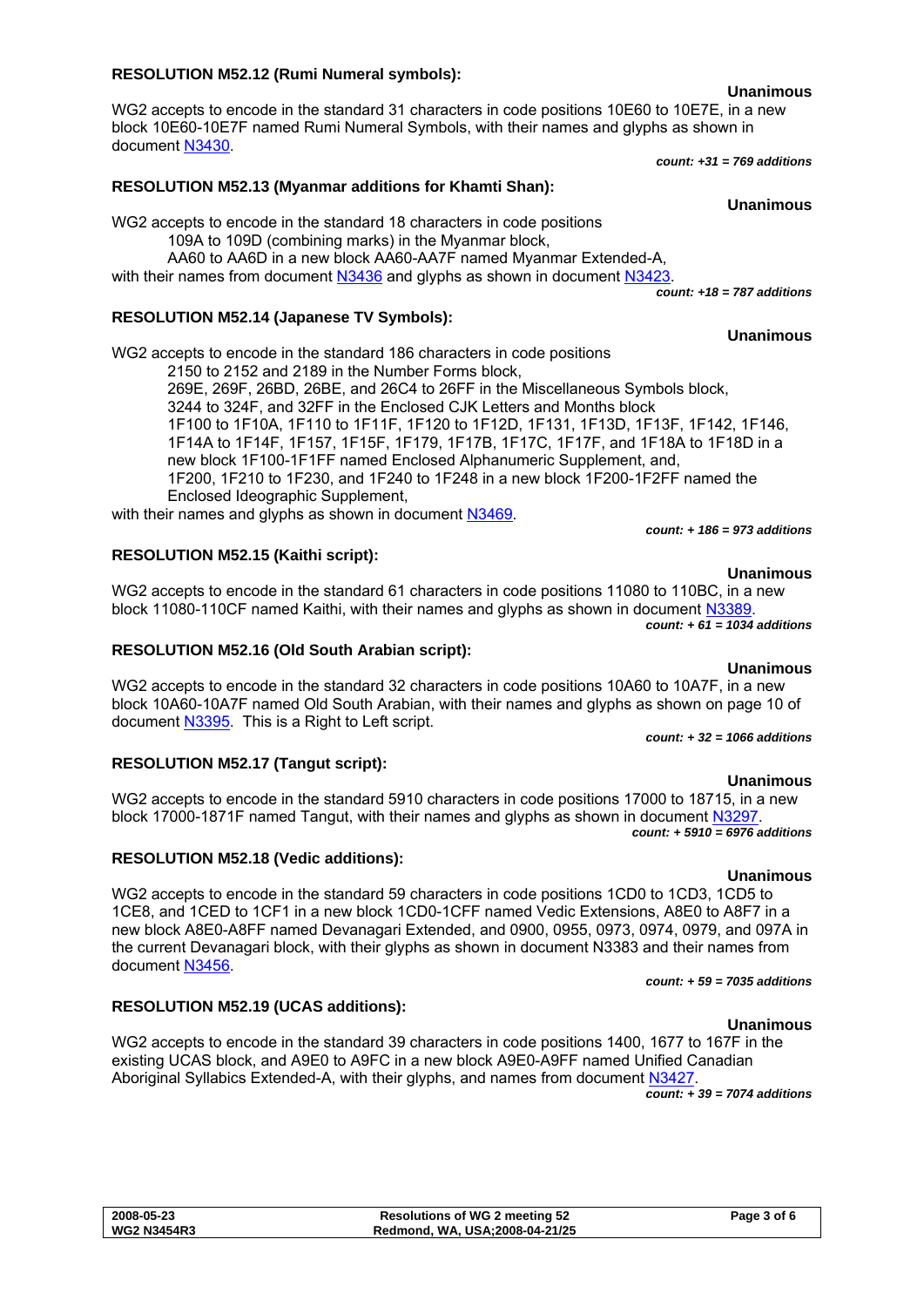#### **2008-05-23 Resolutions of WG 2 meeting 52 Page 4 of 6 WG2 N3454R3 Redmond, WA, USA;2008-04-21/25**

#### **RESOLUTION M52.20 (Character additions):**

WG2 accepts to encode the following in the standard:

- a. 19DA NEW TAI LUE THAM DIGIT ONE with its glyph shown in the last line of Example 1 in document [N3380](http://www.dkuug.dk/jtc1/sc2/wg2/docs/N3380.pdf);
- b. 23E8 DECIMAL EXPONENT SYMBOL with its glyph shown in document [N3386](http://www.dkuug.dk/jtc1/sc2/wg2/docs/N3386.pdf), along with the user note 'Algol-60 token', based on the Russian standard GOST 10859-64;
- c. 20B6 LIVRE TOURNOIS SIGN with its glyph (L and T with a stroke across) in Figure 1 in document [N3387](http://www.dkuug.dk/jtc1/sc2/wg2/docs/N3387.pdf);
- d. 20B7 SPESMILO SIGN with its glyph (straight version on page 1) from page 1 of document [N3390;](http://www.dkuug.dk/jtc1/sc2/wg2/docs/N3390.pdf)
- e. 20B8 TENGE SIGN with its glyph as from page 1 of document [N3392](http://www.dkuug.dk/jtc1/sc2/wg2/docs/N3392.pdf), and,
- f. The four characters:

1DFD COMBINING ALMOST EQUAL TO BELOW, 2C70 LATIN CAPITAL LETTER TURNED ALPHA, 2C7E LATIN CAPITAL LETTER S WITH SWASH TAIL, and 2C7F LATIN CAPITAL LETTER Z WITH SWASH TAIL with their glyphs from document [N3447](http://www.dkuug.dk/jtc1/sc2/wg2/docs/N3447.pdf).

### **RESOLUTION M52.21 (Tamil named sequences):**

WG2 accepts to include in the standard the 289 Tamil named sequences proposed in document [N3407.](http://www.dkuug.dk/jtc1/sc2/wg2/docs/N3407.pdf)

### **RESOLUTION M52.22 (Disposition of PDAM6 ballot comments):**

WG2 accepts the disposition of ballot comments on PDAM6 in document [N3476](http://www.dkuug.dk/jtc1/sc2/wg2/docs/N3476.pdf) and instructs its editor to prepare the final text of Amendment 6 incorporating the dispositions, and include all the changes and additions accepted in resolutions M52.6 to M52.21 above.

*count: + 0 = net 7083 additions for Amd. 6* 

### **RESOLUTION M52.23 (Progression of Amendment 6):**

WG2 instructs its project editor to forward the final text of Amendment 6 along with the disposition of comments document N3476 to the SC2 secretariat for a second PDAM ballot. The final set of charts and names lists are in document [N3466](http://www.dkuug.dk/jtc1/sc2/wg2/docs/N3466.pdf). The revised starting dates for this work item are: 2nd PDAM 2008-05, FPDAM 2008-11 and FDAM 2009-06.

#### *Total: 105 + 7083 = 7188 till end of PDAM6.2*

#### **RESOLUTION M52.24 (FCD of next edition):**

**Unanimous**  WG2 instructs its project editor to prepare a working draft of the text for the next edition of the standard updated to include the text of Amendment 6 for review at WG2 meeting M53. The new schedule is WD 2008-09, FCD: 2008-11 and FDIS: 2009-06. *Total of 113443 in 2nd edition*

#### **RESOLUTION M52.25 (Multi-Letter Jamo characters):**

WG2 rejects the proposal in document [N3458](http://www.dkuug.dk/jtc1/sc2/wg2/docs/N3458.pdf) to add 9 multi-letter Jamo characters based on the feedback in document [N3464](http://www.dkuug.dk/jtc1/sc2/wg2/docs/N3464.pdf) and discussion at this meeting.

### **RESOLUTION M52.26 (Multiple column format for Ideograph charts):**

WG2 accepts the dense formats for multiple columns as described in document [N3448](http://www.dkuug.dk/jtc1/sc2/wg2/docs/N3448.pdf) as follows:

- a. Format from page 5 for the main CJK Unified Ideographs block
- b. From page 6 for CJK Extension A block
- c. From page 7 for CJK Extension B and Extension C block.

WG2 further requests IRG to use these formats in preparing the multiple column formats in cooperation with the project editor with possible updates if necessary.

#### **Unanimous**

**Unanimous** 

*count: + 9 = 7083 additions* 

**Unanimous** 

**Unanimous** 

#### **Unanimous**

**Unanimous**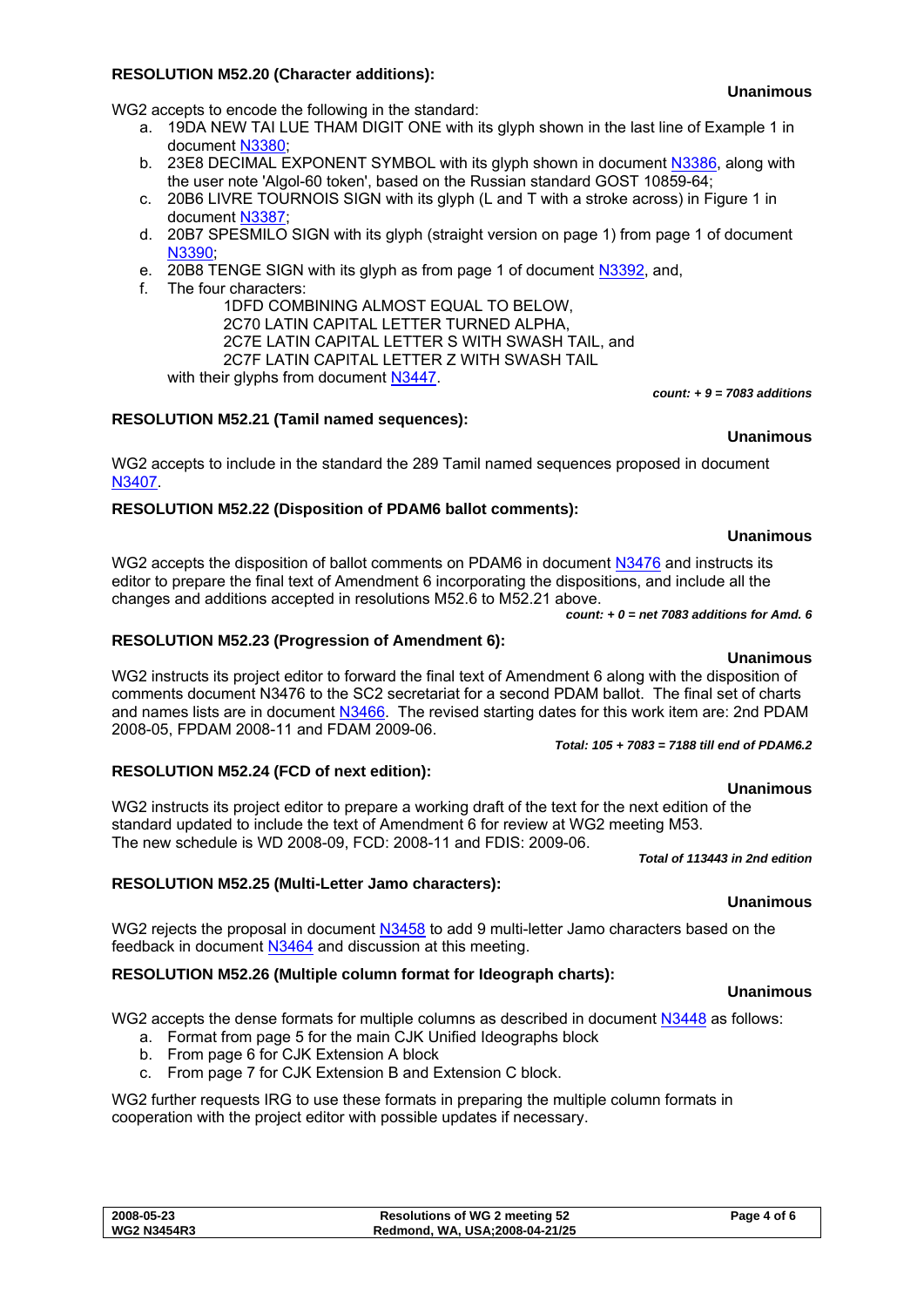#### **RESOLUTION M52.27 (IRG matters)**

**Unanimous** 

WG2 requests IRG

- a. to prepare and present plans for their work on 'Annex S revision' and 'IRG Principles and Procedures'
- b. to study and report on the request regarding Ideographic Description Sequences (IDS) from document [N3459](http://www.dkuug.dk/jtc1/sc2/wg2/docs/N3459.pdf) (Unicode Liaison Report) towards inclusion in the standard

c. to review and report on request for HKSCS extensions in document [N3445](http://www.dkuug.dk/jtc1/sc2/wg2/docs/N3445.pdf) for consideration at WG2 meeting 53.

#### **RESOLUTION M52.28 (Roadmap snapshot):**

#### **Unanimous**

**Unanimous** 

WG2 instructs its convener to post the updated snapshot of the roadmaps (in document [N3398](http://www.dkuug.dk/jtc1/sc2/wg2/docs/N3398.pdf)) to the WG2 web site.

### **RESOLUTION M52.29 (Future meetings):**

WG 2 meetings:

Meeting 53 - 2008-10-13/17, Hong Kong Polytechnic University, HKSAR Meeting 54 - 2009-04-20/24, Bay Area (pending confirmation), USA; Toronto, Canada (alternate) Meeting 55 - 2009-10-26/30, Tokushima, Japan (with SC2 plenary) Meeting 56 - Spring 2010, Bay Area (pending confirmation), USA Meeting 57 - Fall 2010, Korea (pending confirmation)

### **RESOLUTION M52.30 (Appreciation to DKUUG for web site support):**

#### **By Acclamation**

WG 2 thanks DKUUG and its staff, in particular Mr. Kristen Nielsen, for its continued support of the web site for WG 2 document distribution and the e-mail server.

### **RESOLUTION M52.31 (Appreciation to Host):**

**By Acclamation**  WG 2 thanks the US national body (ANSI), and Microsoft, in particular Ms, Jeanne Sheldon, Messrs. Edward Ye, Murray Sargent, Peter Constable and Michel Suignard, for hosting the meeting, for providing excellent meeting facilities, and their kind hospitality. WG2 further extends its appreciation to Mr. and Mrs. Michel Suignard and the Unicode Consortium for hosting the social event.

> *Character count 100644 (till end of Amd. 4) Additions: 5611 in FDAM5; and 7188 in PDAM6.2 Total count: 113443 (after meeting M52)*